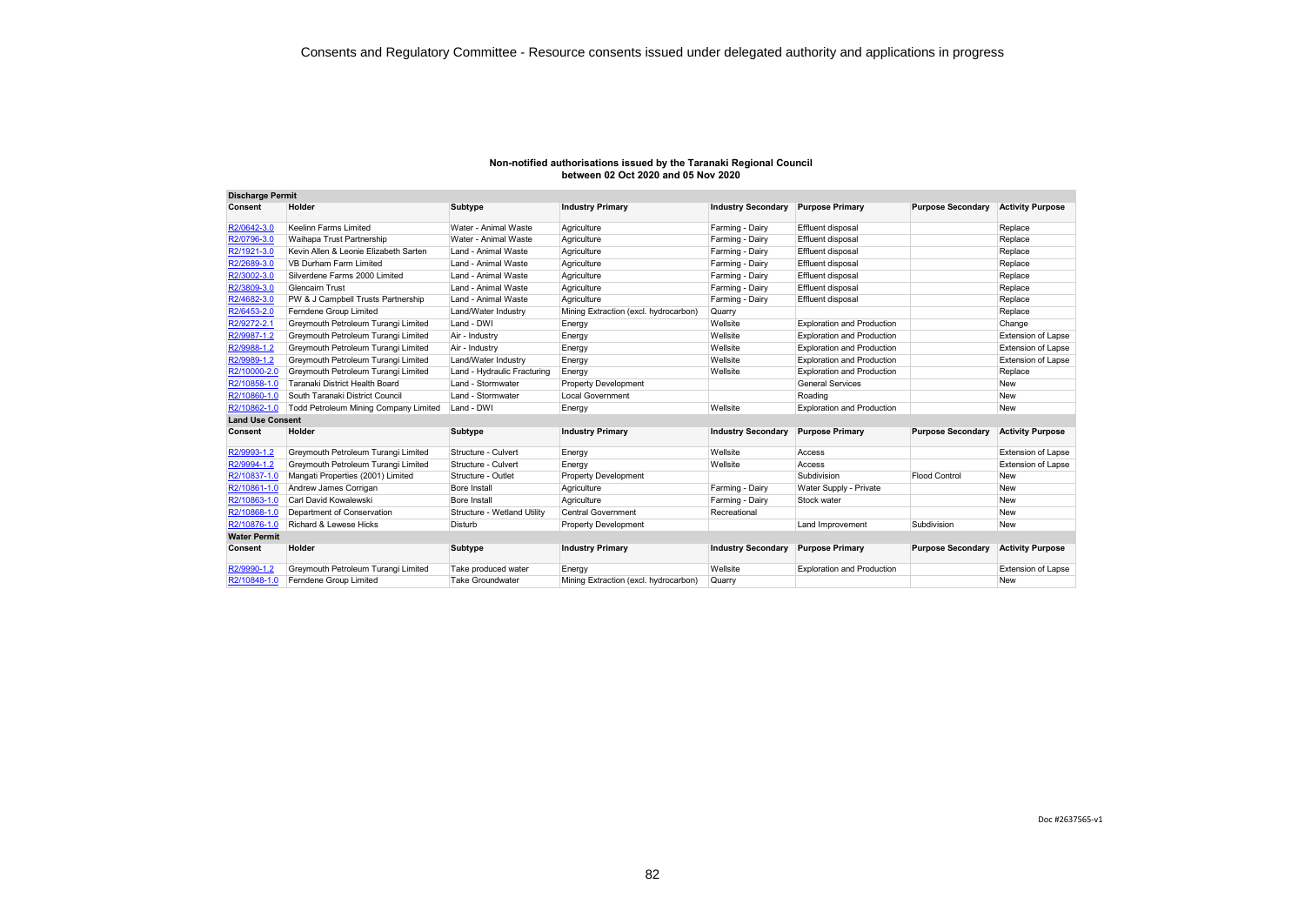| $R2/9987-1.2$                                                                                                                                                                                                                                                                                                    | Commencement Date: 06 Oct 2020                                           |  |  |
|------------------------------------------------------------------------------------------------------------------------------------------------------------------------------------------------------------------------------------------------------------------------------------------------------------------|--------------------------------------------------------------------------|--|--|
| Greymouth Petroleum Turangi Limited                                                                                                                                                                                                                                                                              | Expiry Date: 01 Jun 2033                                                 |  |  |
| PO Box 3394, Fitzroy, New Plymouth 4341                                                                                                                                                                                                                                                                          | Review Dates: Jun 2021, Jun 2027<br><b>Activity Class: Discretionary</b> |  |  |
| Location: Turangi-D wellsite, 180 Waiau Road, Application Purpose: Extension of Lapse<br>Urenui (Property owner: K Topless)                                                                                                                                                                                      |                                                                          |  |  |
| To discharge contaminants to air from hydrocarbon exploration at the Turangi-D wellsite,<br>including combustion involving flaring or incineration of petroleum recovered from<br>natural deposits, in association with well development or redevelopment and testing or<br>enhancement of well production flows |                                                                          |  |  |
| Rohe:                                                                                                                                                                                                                                                                                                            |                                                                          |  |  |
| Ngati Mutunga                                                                                                                                                                                                                                                                                                    |                                                                          |  |  |
| Te Atiawa (Statutory Acknowledgement)                                                                                                                                                                                                                                                                            |                                                                          |  |  |
| <b>Engagement or consultation:</b>                                                                                                                                                                                                                                                                               |                                                                          |  |  |
| Te Kotahitanga o Te Atiawa Trust                                                                                                                                                                                                                                                                                 | Comment on application received<br>General opposition                    |  |  |
| Te Runanga o Ngati Mutunga                                                                                                                                                                                                                                                                                       | Provided with application                                                |  |  |
| $R2/9988-1.2$                                                                                                                                                                                                                                                                                                    | Commencement Date: 06 Oct 2020                                           |  |  |
| Greymouth Petroleum Turangi Limited                                                                                                                                                                                                                                                                              | Expiry Date: 01 Jun 2033                                                 |  |  |
| PO Box 3394, Fitzroy, New Plymouth 4341                                                                                                                                                                                                                                                                          | Review Dates: Jun 2021, Jun 2027<br><b>Activity Class: Discretionary</b> |  |  |
| Location: Turangi-D wellsite, 180 Waiau Road, Application Purpose: Extension of Lapse<br>Urenui (Property owner: K Topless)                                                                                                                                                                                      |                                                                          |  |  |
| To discharge emissions to air associated with hydrocarbon producing wells at the Turangi-<br>D wellsite                                                                                                                                                                                                          |                                                                          |  |  |
|                                                                                                                                                                                                                                                                                                                  |                                                                          |  |  |
| Rohe:                                                                                                                                                                                                                                                                                                            |                                                                          |  |  |
| Ngati Mutunga                                                                                                                                                                                                                                                                                                    |                                                                          |  |  |
| Te Atiawa (Statutory Acknowledgement)                                                                                                                                                                                                                                                                            |                                                                          |  |  |
| <b>Engagement or consultation:</b>                                                                                                                                                                                                                                                                               |                                                                          |  |  |
| Te Kotahitanga o Te Atiawa Trust                                                                                                                                                                                                                                                                                 | Comment on application received<br>General opposition                    |  |  |

i.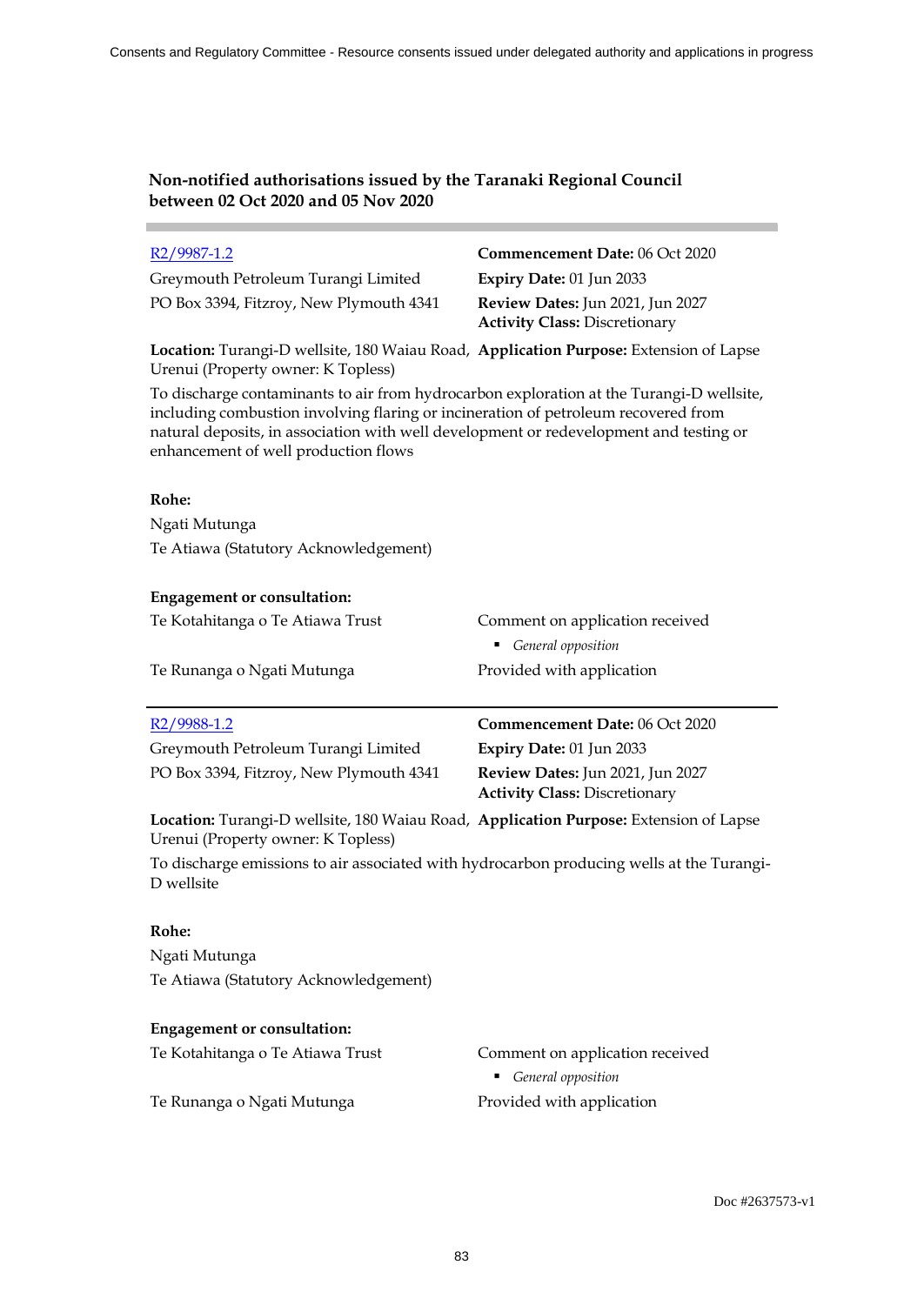| $R2/9989-1.2$                                                                                                                                                                    | <b>Commencement Date: 06 Oct 2020</b>                                    |
|----------------------------------------------------------------------------------------------------------------------------------------------------------------------------------|--------------------------------------------------------------------------|
| Greymouth Petroleum Turangi Limited                                                                                                                                              | Expiry Date: 01 Jun 2033                                                 |
| PO Box 3394, Fitzroy, New Plymouth 4341                                                                                                                                          | Review Dates: Jun 2021, Jun 2027<br><b>Activity Class: Discretionary</b> |
| Location: Turangi-D wellsite, 180 Waiau Road, Application Purpose: Extension of Lapse<br>Urenui (Property owner: K Topless)                                                      |                                                                          |
| To discharge treated stormwater from hydrocarbon exploration and production operations<br>at the Turangi-D wellsite, onto land and into an unnamed tributary of the Waiau Stream |                                                                          |
| Rohe:                                                                                                                                                                            |                                                                          |
| Ngati Mutunga                                                                                                                                                                    |                                                                          |
| Te Atiawa (Statutory Acknowledgement)                                                                                                                                            |                                                                          |
| <b>Engagement or consultation:</b>                                                                                                                                               |                                                                          |
| Te Kotahitanga o Te Atiawa Trust                                                                                                                                                 | Comment on application received                                          |
|                                                                                                                                                                                  | General opposition                                                       |
| Te Runanga o Ngati Mutunga                                                                                                                                                       | Provided with application                                                |
| R <sub>2</sub> /9990-1.2                                                                                                                                                         | Commencement Date: 06 Oct 2020                                           |
| Greymouth Petroleum Turangi Limited                                                                                                                                              | Expiry Date: 01 Jun 2033                                                 |
| PO Box 3394, Fitzroy, New Plymouth 4341                                                                                                                                          | Review Dates: Jun 2021, Jun 2027<br><b>Activity Class: Discretionary</b> |
| Location: Turangi-D wellsite, 180 Waiau Road, Application Purpose: Extension of Lapse<br>Urenui (Property owner: K Topless)                                                      |                                                                          |
| To take groundwater as 'produced water', during hydrocarbon exploration and production<br>activities at the Turangi-D wellsite                                                   |                                                                          |
| Rohe:                                                                                                                                                                            |                                                                          |
| Ngati Mutunga                                                                                                                                                                    |                                                                          |
| Te Atiawa (Statutory Acknowledgement)                                                                                                                                            |                                                                          |
|                                                                                                                                                                                  |                                                                          |
| <b>Engagement or consultation:</b>                                                                                                                                               |                                                                          |

Te Runanga o Ngati Mutunga **Provided with application**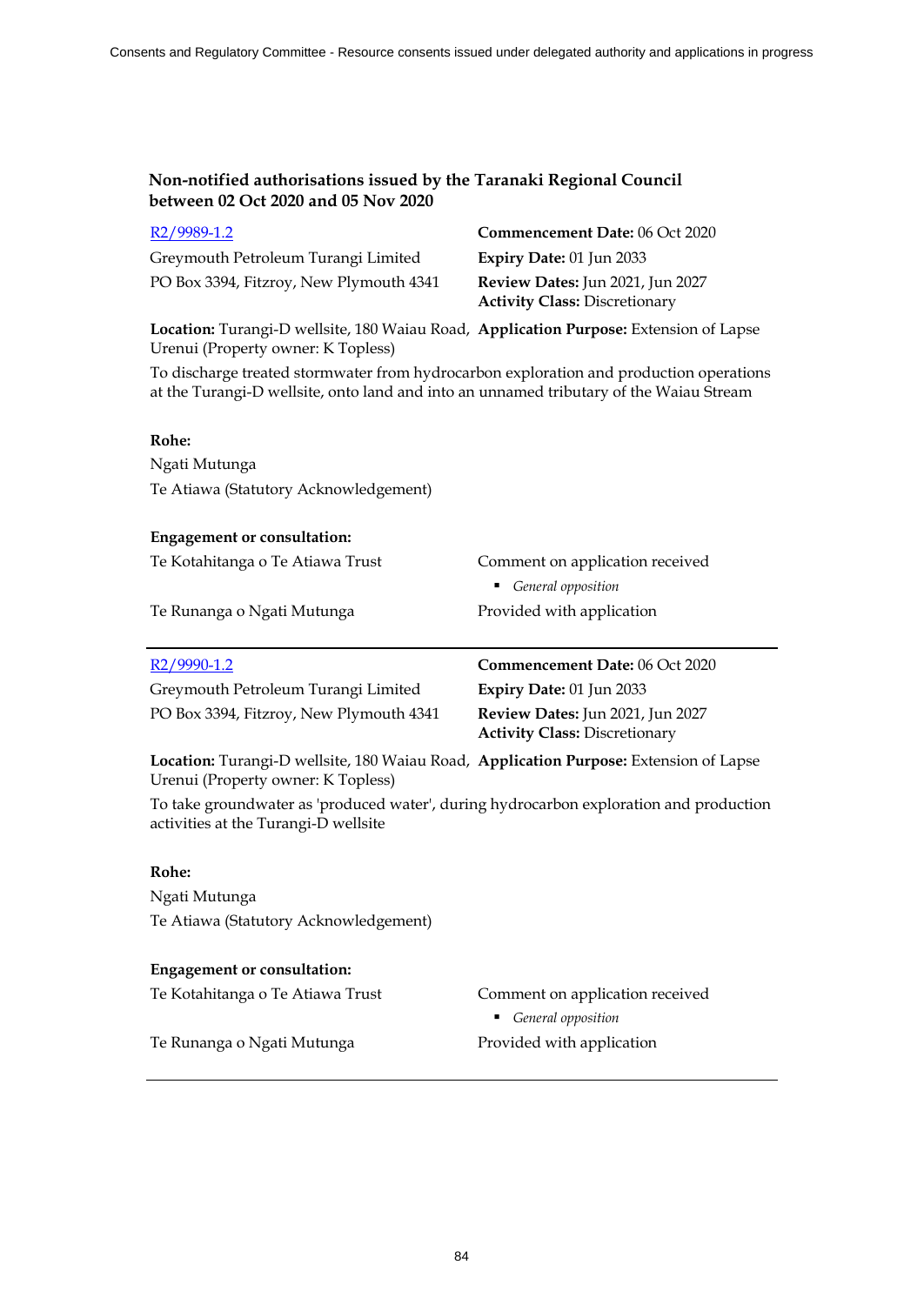| $R2/9993-1.2$                                                                                                               | Commencement Date: 06 Oct 2020                                           |
|-----------------------------------------------------------------------------------------------------------------------------|--------------------------------------------------------------------------|
| Greymouth Petroleum Turangi Limited                                                                                         | Expiry Date: 01 Jun 2033                                                 |
| PO Box 3394, Fitzroy, New Plymouth 4341                                                                                     | Review Dates: Jun 2021, Jun 2027<br><b>Activity Class: Discretionary</b> |
| Location: Turangi-D wellsite, 180 Waiau Road, Application Purpose: Extension of Lapse<br>Urenui (Property owner: K Topless) |                                                                          |
| To install a culvert in an unnamed tributary of the Waiau Stream, including associated<br>disturbance of the stream bed     |                                                                          |
| Rohe:                                                                                                                       |                                                                          |
| Ngati Mutunga                                                                                                               |                                                                          |
| Te Atiawa (Statutory Acknowledgement)                                                                                       |                                                                          |
| <b>Engagement or consultation:</b>                                                                                          |                                                                          |
| Te Kotahitanga o Te Atiawa Trust                                                                                            | Comment on application received                                          |
|                                                                                                                             | General opposition                                                       |
| Te Runanga o Ngati Mutunga                                                                                                  | Provided with application                                                |
| R <sub>2</sub> /9994-1.2                                                                                                    | Commencement Date: 06 Oct 2020                                           |
| Greymouth Petroleum Turangi Limited                                                                                         | Expiry Date: 01 Jun 2033                                                 |
|                                                                                                                             |                                                                          |
| PO Box 3394, Fitzroy, New Plymouth 4341                                                                                     | Review Dates: Jun 2021, Jun 2027<br><b>Activity Class: Discretionary</b> |
| Location: Turangi-D wellsite, 180 Waiau Road, Application Purpose: Extension of Lapse<br>Urenui (Property owner: K Topless) |                                                                          |
| To install a culvert in an unnamed tributary of the Waiau Stream, including associated<br>disturbance of the stream bed     |                                                                          |
| Rohe:                                                                                                                       |                                                                          |
| Ngati Mutunga                                                                                                               |                                                                          |
| Te Atiawa (Statutory Acknowledgement)                                                                                       |                                                                          |
| <b>Engagement or consultation:</b>                                                                                          |                                                                          |
| Te Kotahitanga o Te Atiawa Trust                                                                                            | Comment on application received<br>General opposition                    |

Te Runanga o Ngati Mutunga **Provided with application**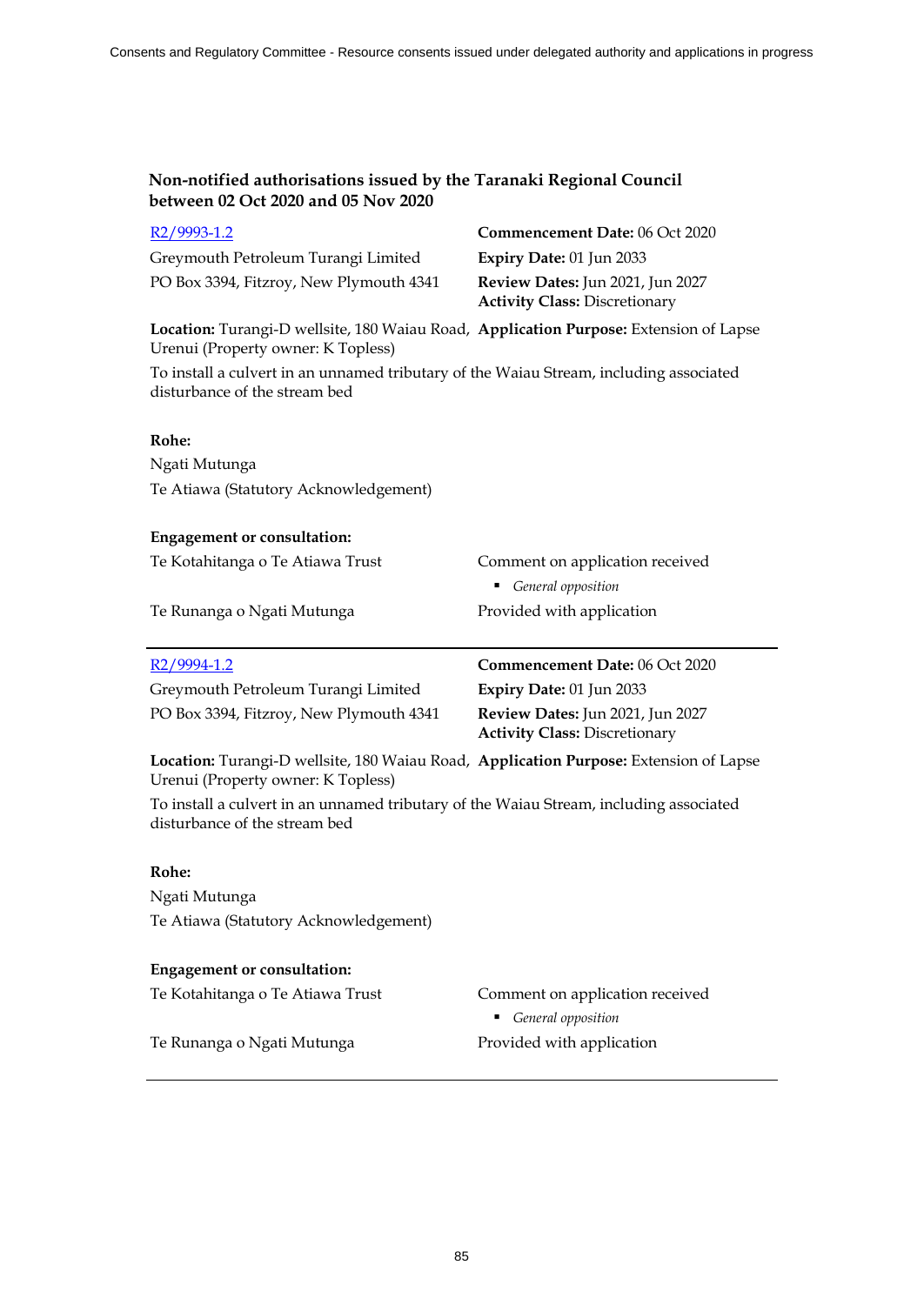| $R2/10858-1.0$                                                                                      | <b>Commencement Date: 07 Oct 2020</b>                     |
|-----------------------------------------------------------------------------------------------------|-----------------------------------------------------------|
| Taranaki District Health Board                                                                      | Expiry Date: $01$ Jun 2025                                |
| Private Bag 2016, New Plymouth 4342                                                                 | <b>Review Dates:</b><br><b>Activity Class: Controlled</b> |
| <b>Location:</b> 27A David Street, Westown                                                          | <b>Application Purpose:</b> New                           |
| To discharge stormwater and sediment from earthworks onto and into land where it may<br>enter water |                                                           |
| Rohe:                                                                                               |                                                           |
| Te Atiawa                                                                                           |                                                           |
| <b>Engagement or consultation:</b>                                                                  |                                                           |

Te Kotahitanga o Te Atiawa Trust Comment on application received

*Do not oppose, subject to conditions*

| R <sub>2</sub> /3809-3.0                        | <b>Commencement Date: 08 Oct 2020</b>                                                                  |
|-------------------------------------------------|--------------------------------------------------------------------------------------------------------|
| Glencairn Trust                                 | <b>Expiry Date: 01 Dec 2047</b>                                                                        |
| 106 Inaha Road, RD 11, Hawera 4671              | <b>Review Dates:</b> Jun 2023, Jun 2029,<br>Jun 2035, Jun 2041<br><b>Activity Class: Non-complying</b> |
| <b>Location:</b> 106 Inaha Road, Manaia         | <b>Application Purpose: Replace</b>                                                                    |
| To discharge farm dairy effluent onto land      |                                                                                                        |
| Rohe:<br>Ngaruahine (Statutory Acknowledgement) |                                                                                                        |
| <b>Engagement or consultation:</b>              |                                                                                                        |
| Te Korowai O Ngaruahine Trust                   | Provided with application                                                                              |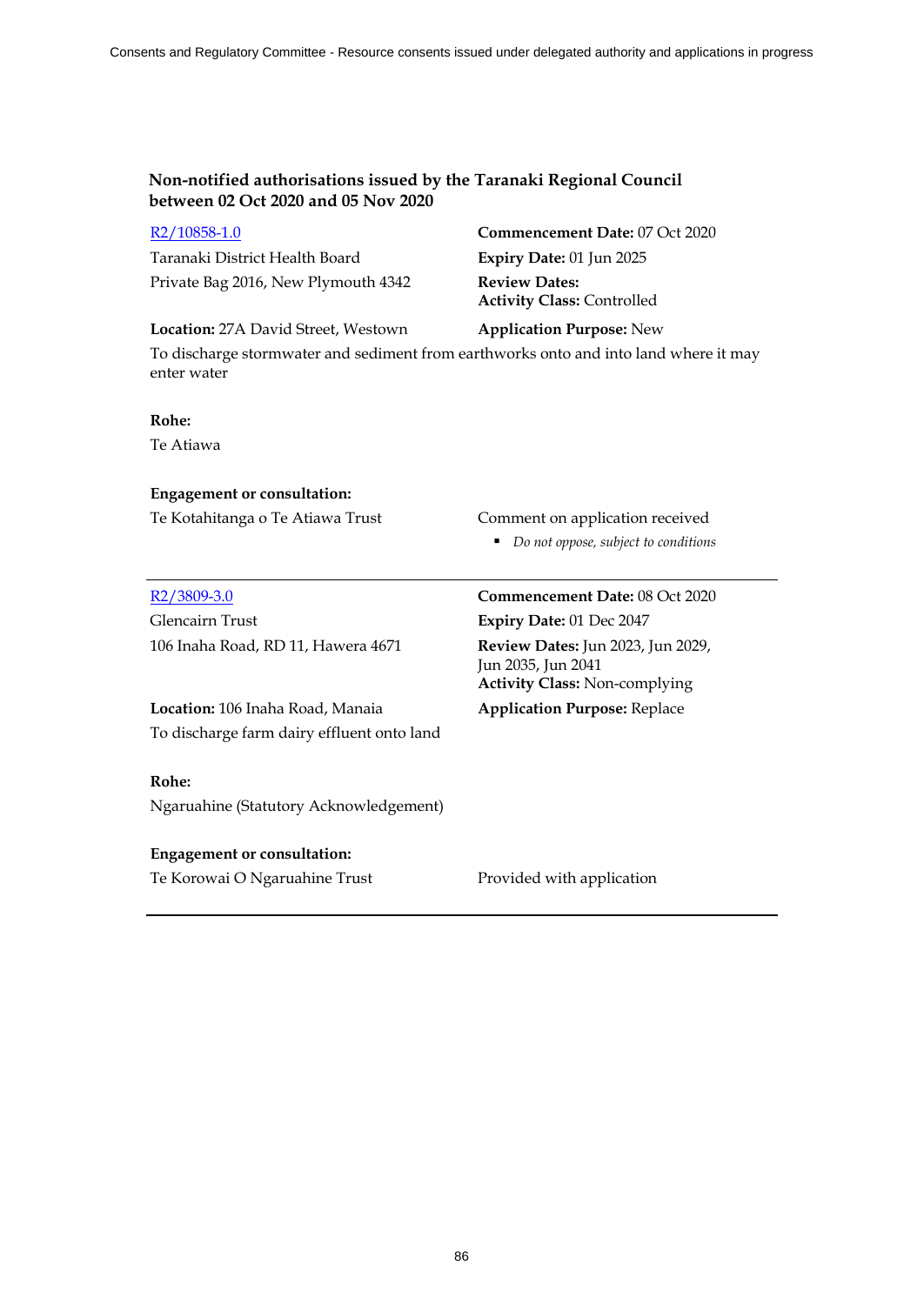| R2/10860-1.0                                                            | Commencement Date: 08 Oct 2020    |
|-------------------------------------------------------------------------|-----------------------------------|
| South Taranaki District Council                                         | Expiry Date: 01 Jun 2023          |
| Chief Executive, Private Bag 902, Hawera 4640 Review Dates:             | <b>Activity Class: Controlled</b> |
| Location: Road reserve, Nukumaru Station<br>Road, Waitotara             | <b>Application Purpose: New</b>   |
| To discharge stormwater and sediment from earthworks onto and into land |                                   |

### **Rohe:**

Ngaa Rauru Kiitahi

### **Engagement or consultation:**

Te Kaahui o Rauru **Provided with application** 

| R <sub>2</sub> /10861-1.0                  | <b>Commencement Date: 09 Oct 2020</b>                                                                            |
|--------------------------------------------|------------------------------------------------------------------------------------------------------------------|
| Andrew James Corrigan                      | <b>Expiry Date:</b>                                                                                              |
| PO Box 448, Hawera 4640                    | <b>Review Dates:</b> Jun 2026, Jun 2032,<br>Jun 2038, Jun 2044, Jun 2050<br><b>Activity Class: Discretionary</b> |
| <b>Location:</b> 105 Fraser Road, Normanby | <b>Application Purpose:</b> New                                                                                  |
| To drill and construct a bore              |                                                                                                                  |
| Rohe:                                      |                                                                                                                  |
| Ngati Ruanui                               |                                                                                                                  |
| <b>Engagement or consultation:</b>         |                                                                                                                  |

Te Runanga O Ngāti Ruanui Trust Provided with application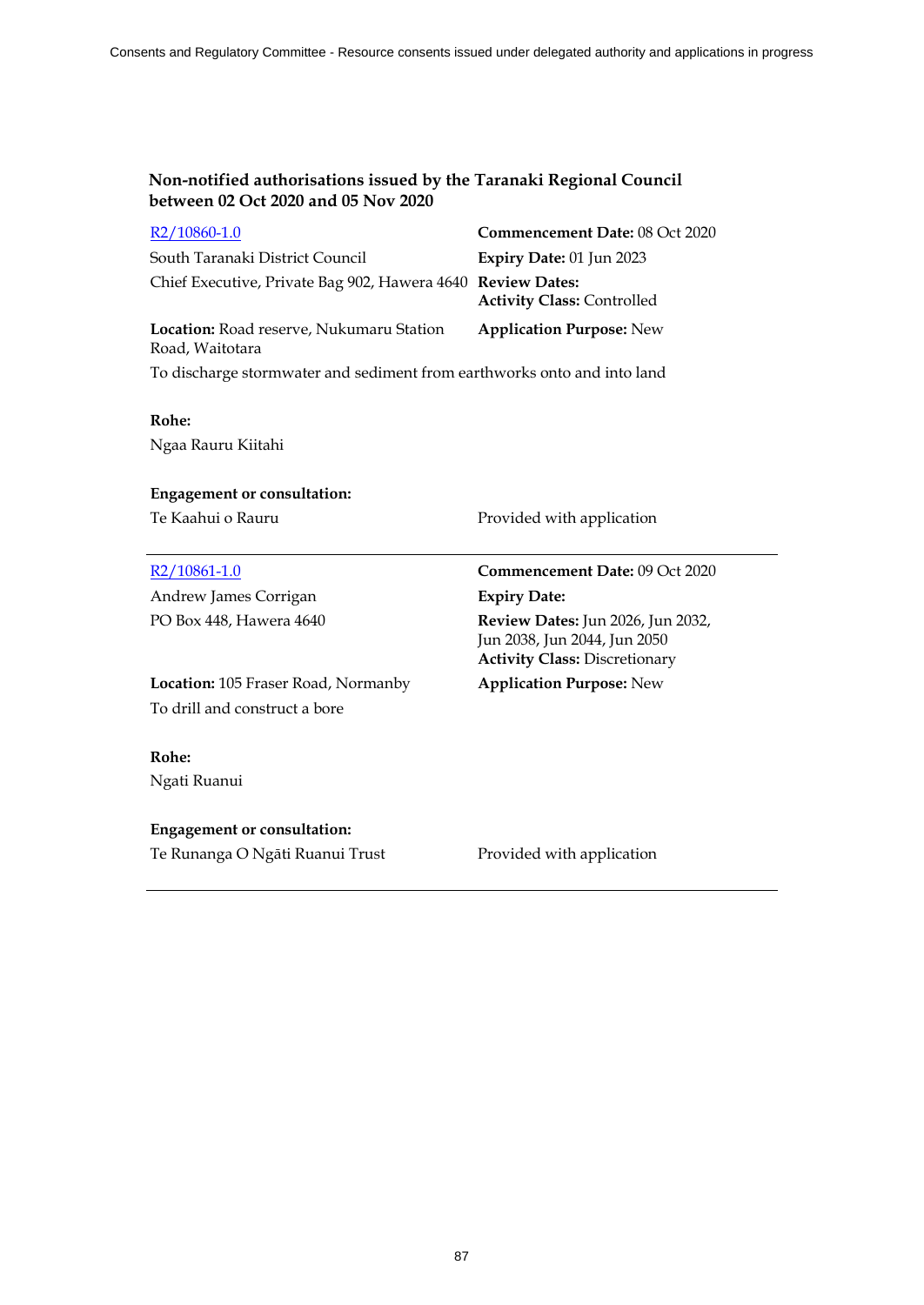| $R2/0642-3.0$                                                                                                                                                      | Commencement Date: 12 Oct 2020                                                                  |
|--------------------------------------------------------------------------------------------------------------------------------------------------------------------|-------------------------------------------------------------------------------------------------|
| Keelinn Farms Limited                                                                                                                                              | Expiry Date: 01 Dec 2046                                                                        |
| 191 Ahuroa Road, RD 22, Stratford 4392                                                                                                                             | Review Dates: Jun 2022, Jun 2028,<br>Jun 2034, Jun 2040<br><b>Activity Class: Controlled</b>    |
| Location: 191 Ahuroa Road, Toko                                                                                                                                    | <b>Application Purpose: Replace</b>                                                             |
| To discharge farm dairy effluent onto land, and until 1 December 2022 after treatment in an<br>oxidation pond system, into an unnamed tributary of the Toko Stream |                                                                                                 |
| Rohe:                                                                                                                                                              |                                                                                                 |
| Ngati Maru                                                                                                                                                         |                                                                                                 |
| Ngati Ruanui                                                                                                                                                       |                                                                                                 |
| <b>Engagement or consultation:</b>                                                                                                                                 |                                                                                                 |
| Te Runanga o Ngati Maru (Taranaki) Trust                                                                                                                           | Provided with application                                                                       |
| Te Runanga O Ngāti Ruanui Trust                                                                                                                                    | Provided with application                                                                       |
| $R2/4682-3.0$                                                                                                                                                      | Commencement Date: 12 Oct 2020                                                                  |
| PW & J Campbell Trusts Partnership                                                                                                                                 | Expiry Date: 01 Dec 2046                                                                        |
| 7 Washer Road, RD 4, New Plymouth 4374                                                                                                                             | Review Dates: Jun 2022, Jun 2028,<br>Jun 2034, Jun 2040<br><b>Activity Class: Non-complying</b> |
| Location: 471 Upper Okotuku Road, Waverley Application Purpose: Replace                                                                                            |                                                                                                 |
| To discharge farm dairy effluent onto land                                                                                                                         |                                                                                                 |
| Rohe:                                                                                                                                                              |                                                                                                 |
| Ngaa Rauru Kiitahi                                                                                                                                                 |                                                                                                 |
| <b>Engagement or consultation:</b>                                                                                                                                 |                                                                                                 |
| Te Kaahui o Rauru                                                                                                                                                  | Provided with application                                                                       |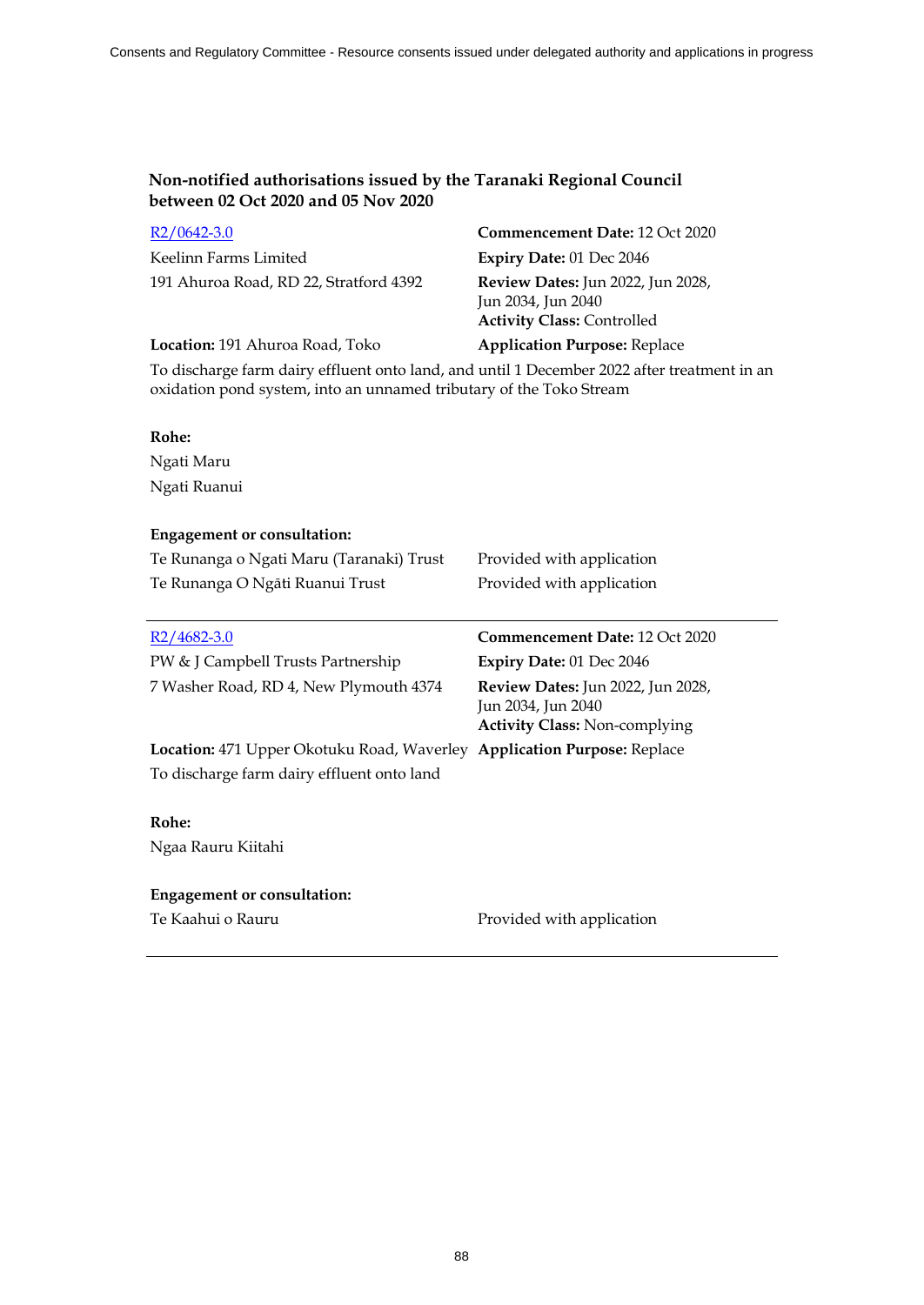| $R2/3002-3.0$                                                                                                                                                               | Commencement Date: 13 Oct 2020                                                  |
|-----------------------------------------------------------------------------------------------------------------------------------------------------------------------------|---------------------------------------------------------------------------------|
| Silverdene Farms 2000 Limited                                                                                                                                               | Expiry Date: 01 Dec 2044                                                        |
| M & V Henderson, 282 Wortley Road, RD 3,<br>New Plymouth 4373                                                                                                               | Review Dates: Jun 2026, Jun 2032, Jun 2036<br><b>Activity Class: Controlled</b> |
| Location: 282 Wortley Road, Lepperton                                                                                                                                       | <b>Application Purpose: Replace</b>                                             |
| To discharge farm dairy effluent onto land                                                                                                                                  |                                                                                 |
| Rohe:                                                                                                                                                                       |                                                                                 |
| Te Atiawa (Statutory Acknowledgement)                                                                                                                                       |                                                                                 |
| <b>Engagement or consultation:</b>                                                                                                                                          |                                                                                 |
| Te Kotahitanga o Te Atiawa Trust                                                                                                                                            | Comment on application received                                                 |
|                                                                                                                                                                             | • Application incomplete                                                        |
| $R2/10862-1.0$                                                                                                                                                              | <b>Commencement Date: 14 Oct 2020</b>                                           |
| Todd Petroleum Mining Company Limited                                                                                                                                       | Expiry Date: 01 Jun 2035                                                        |
| PO Box 802, New Plymouth 4340                                                                                                                                               | Review Dates: Jun 2023, Jun 2029<br><b>Activity Class: Discretionary</b>        |
| Location: KA-9/16 wellsite, 83 Lower Duthie<br>Road, Kapuni                                                                                                                 | <b>Application Purpose: New</b>                                                 |
| To discharge produced water and wastewater into the Matemateonga 60 Formation,<br>through deep well injection via a new purpose built well bore within the KA-9/16 wellsite |                                                                                 |
| Rohe:                                                                                                                                                                       |                                                                                 |
| Ngaruahine                                                                                                                                                                  |                                                                                 |
| <b>Engagement or consultation:</b>                                                                                                                                          |                                                                                 |
|                                                                                                                                                                             |                                                                                 |

Ngati Manuhiakai Hapu  $\qquad \qquad \qquad$ Applicant provided application

Te Korowai O Ngaruahine Trust Comment on application received *Do not oppose, subject to conditions* 

Te Korowai O Ngaruahine Trust Applicant provided application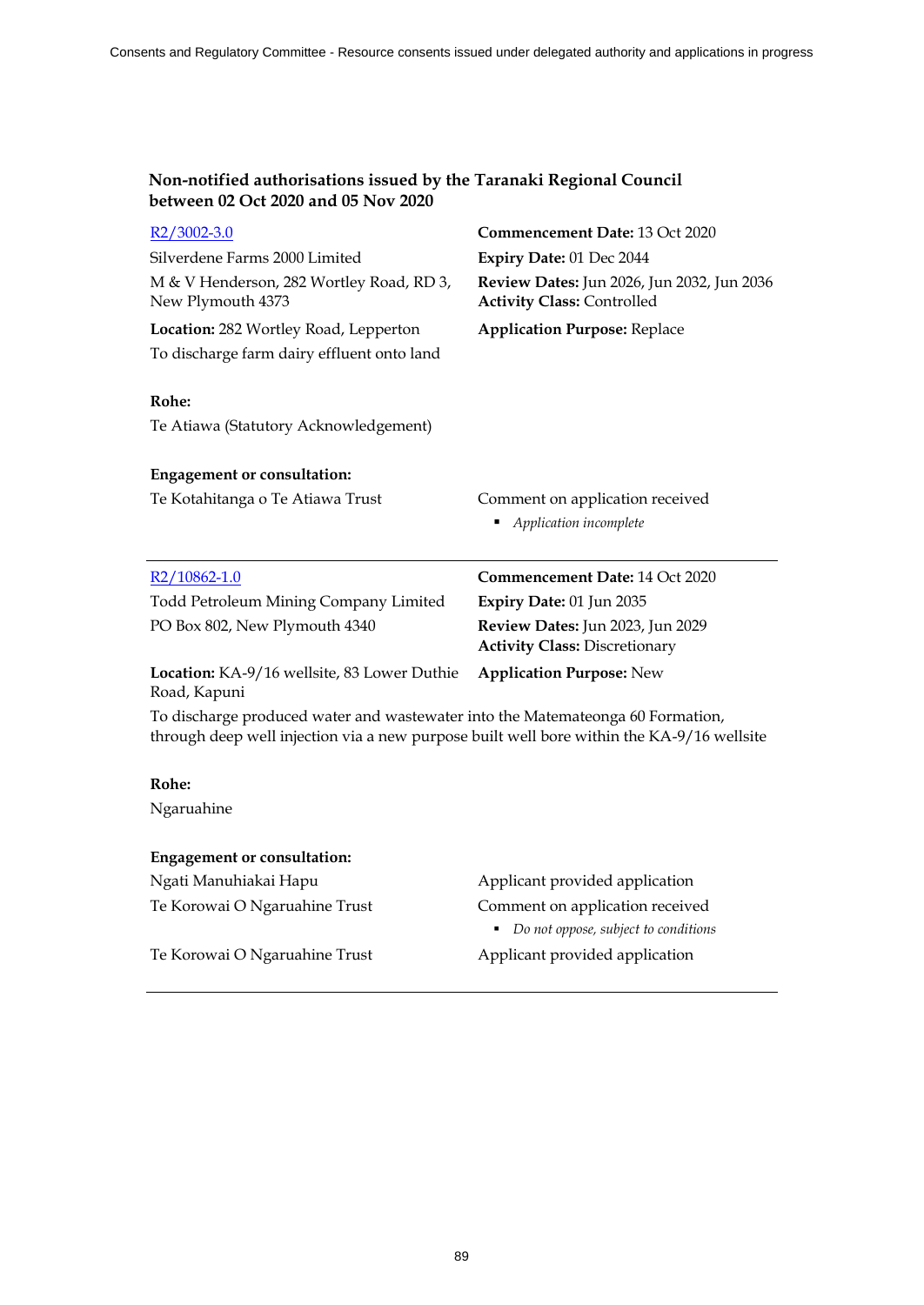| R2/10863-1.0                                                                   | Commencement Date: 15 Oct 2020                                                                                                          |  |  |
|--------------------------------------------------------------------------------|-----------------------------------------------------------------------------------------------------------------------------------------|--|--|
| Carl David Kowalewski                                                          | <b>Expiry Date:</b><br><b>Review Dates: Jun 2026, Jun 2032,</b><br>Jun 2038, Jun 2044, Jun 2050<br><b>Activity Class: Discretionary</b> |  |  |
| 132 Stanley Road, RD 24, Stratford 4394                                        |                                                                                                                                         |  |  |
| Location: 172 Stanley Road, Stratford                                          | <b>Application Purpose: New</b>                                                                                                         |  |  |
| To drill and construct a bore                                                  |                                                                                                                                         |  |  |
| Rohe:                                                                          |                                                                                                                                         |  |  |
| Ngati Maru                                                                     |                                                                                                                                         |  |  |
| Ngati Ruanui                                                                   |                                                                                                                                         |  |  |
| <b>Engagement or consultation:</b>                                             |                                                                                                                                         |  |  |
| Te Runanga o Ngati Maru (Taranaki) Trust                                       | Provided with application                                                                                                               |  |  |
| Te Runanga O Ngāti Ruanui Trust                                                | Provided with application                                                                                                               |  |  |
| R2/10837-1.0                                                                   | Commencement Date: 16 Oct 2020                                                                                                          |  |  |
| Mangati Properties (2001) Limited                                              | Expiry Date: 01 Jun 2038                                                                                                                |  |  |
| 20 Nadine Stanton Drive, Bell Block 4312                                       | Review Dates: Jun 2026, Jun 2032<br><b>Activity Class: Discretionary</b>                                                                |  |  |
| Location: 3 James Drive, Bell Block                                            | <b>Application Purpose: New</b>                                                                                                         |  |  |
| To install a riprap structure partially within the bed of the Waihowaka Stream |                                                                                                                                         |  |  |
| Rohe:                                                                          |                                                                                                                                         |  |  |
| Te Atiawa (Statutory Acknowledgement)                                          |                                                                                                                                         |  |  |
| <b>Engagement or consultation:</b>                                             |                                                                                                                                         |  |  |
| Te Kotahitanga o Te Atiawa Trust                                               | Provided with application                                                                                                               |  |  |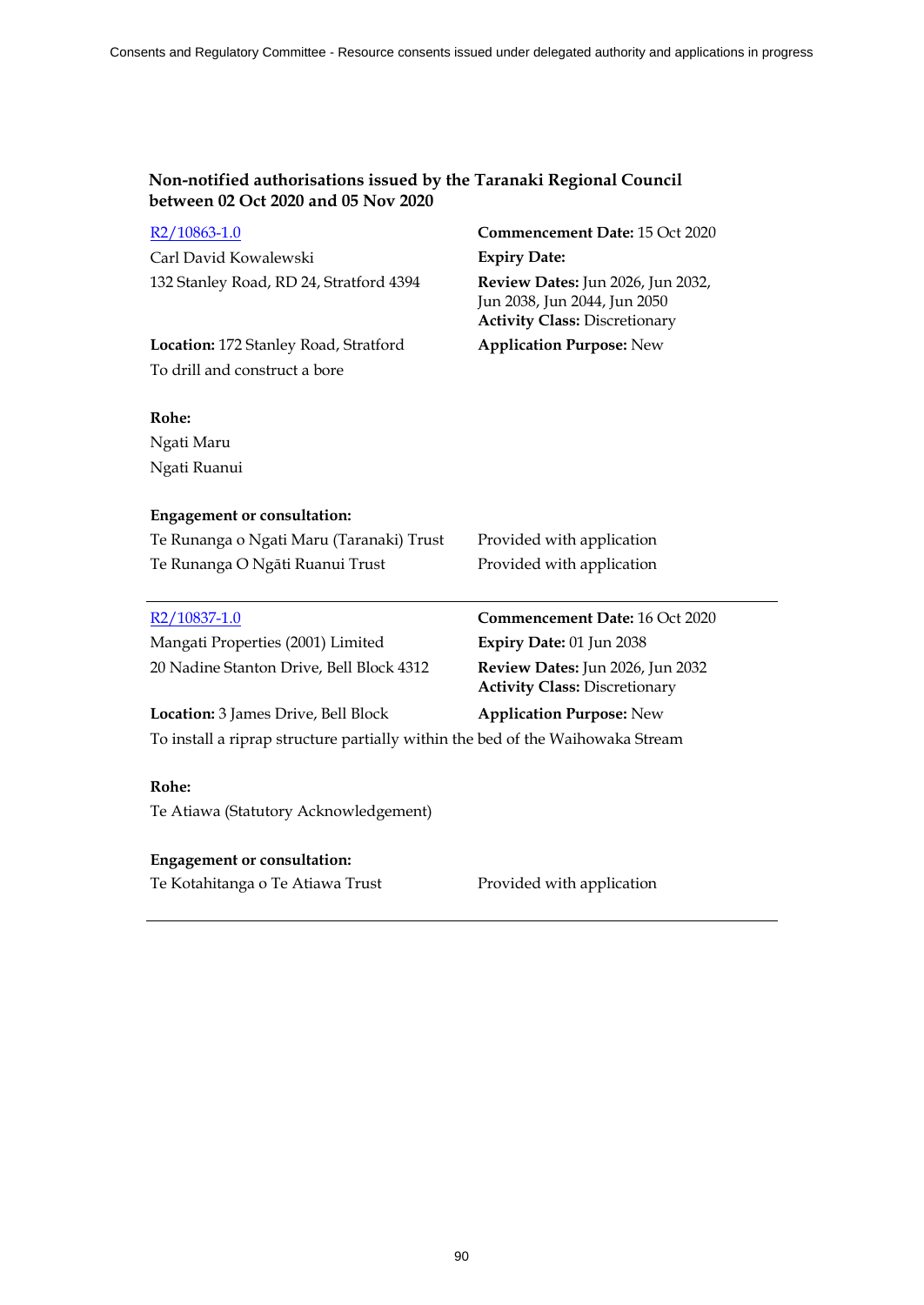| $R2/6453-2.0$                                                                        | <b>Commencement Date: 19 Oct 2020</b>                                                                                                             |  |
|--------------------------------------------------------------------------------------|---------------------------------------------------------------------------------------------------------------------------------------------------|--|
| Ferndene Group Limited                                                               | Expiry Date: 01 Jun 2038                                                                                                                          |  |
| PO Box 86, Inglewood 4347                                                            | <b>Review Dates:</b> Jun 2022, Jun 2024,<br>Jun 2026, Jun 2028, Jun 2030, Jun 2032,<br>Jun 2034, Jun 2036<br><b>Activity Class: Discretionary</b> |  |
| Location: 1059 Upland Road, Tarurutangi                                              | <b>Application Purpose: Replace</b>                                                                                                               |  |
| To discharge treated stormwater from quarrying and rock crushing operations onto and |                                                                                                                                                   |  |

into land and into an unnamed tributary of the Mangaoraka Stream

### **Rohe:**

Te Atiawa (Statutory Acknowledgement)

### **Engagement or consultation:**

Te Kotahitanga o Te Atiawa Trust Provided with application

Ferndene Group Limited **Expiry Date:** 01 Jun 2038

R2/10848-1.0 **Commencement Date:** 19 Oct 2020 PO Box 86, Inglewood 4347 **Review Dates:** Jun 2022, Jun 2024, Jun 2026, Jun 2028, Jun 2030, Jun 2032, Jun 2034, Jun 2036 **Activity Class:** Controlled

**Location:** 1059 Upland Road, Egmont Village **Application Purpose:** New To take groundwater incidental to quarrying activities

### **Rohe:**

Te Atiawa (Statutory Acknowledgement)

### **Engagement or consultation:**

Te Kotahitanga o Te Atiawa Trust Provided with application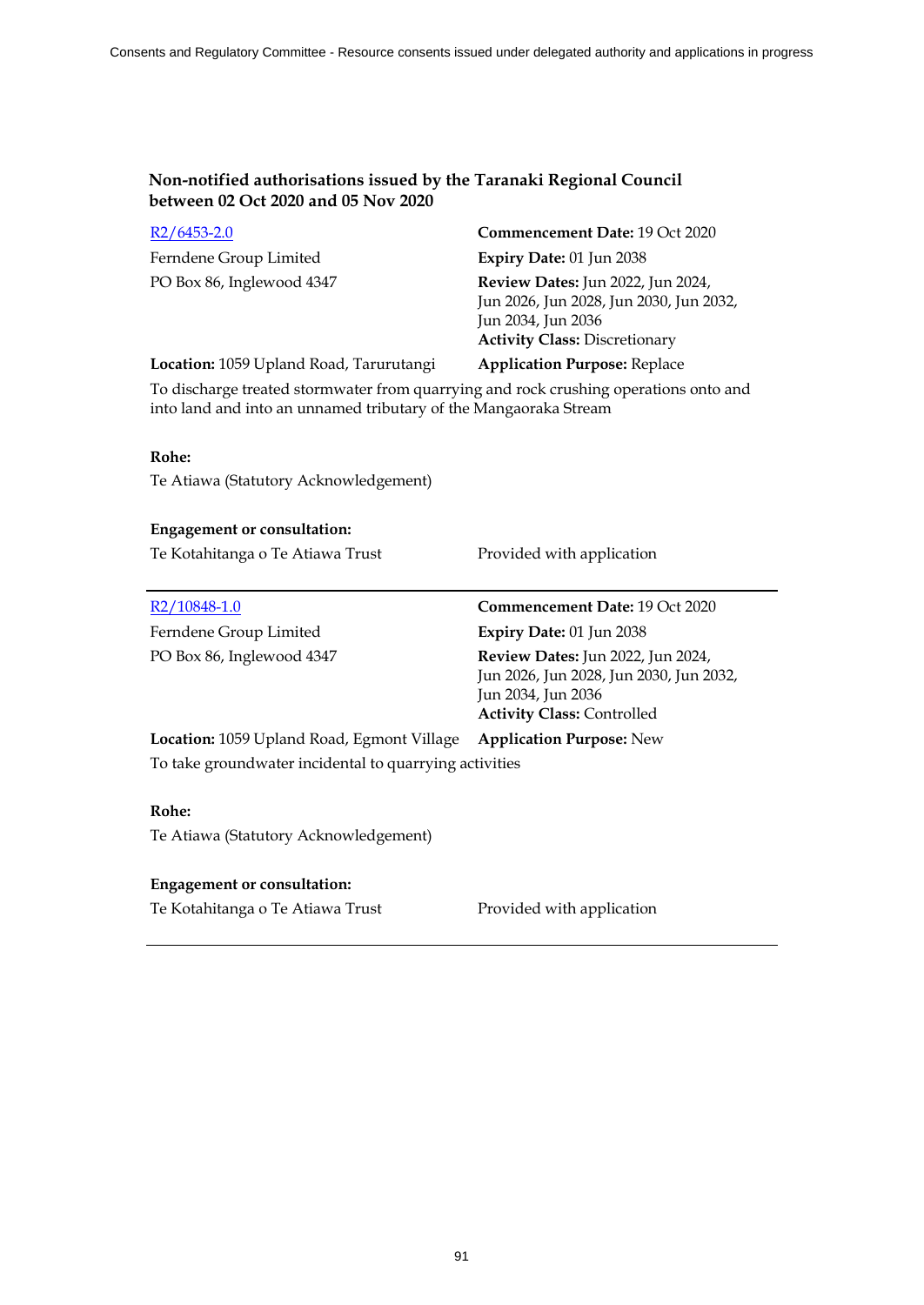| Non-notified authorisations issued by the Taranaki Regional Council |
|---------------------------------------------------------------------|
| between 02 Oct 2020 and 05 Nov 2020                                 |

| R2/1921-3.0                                                                                                                                                        | Commencement Date: 20 Oct 2020                                                                      |  |
|--------------------------------------------------------------------------------------------------------------------------------------------------------------------|-----------------------------------------------------------------------------------------------------|--|
| Kevin Allen & Leonie Elizabeth Sarten                                                                                                                              | Expiry Date: 01 Dec 2045                                                                            |  |
| 212 Inland North Road, RD 43, Waitara 4383                                                                                                                         | Review Dates: Jun 2021, Jun 2027,<br>Jun 2033, Jun 2039<br><b>Activity Class: Controlled</b>        |  |
| Location: 212 Inland Road North, Tikorangi                                                                                                                         | <b>Application Purpose: Replace</b>                                                                 |  |
| To discharge farm dairy effluent onto land                                                                                                                         |                                                                                                     |  |
| Rohe:                                                                                                                                                              |                                                                                                     |  |
| Te Atiawa (Statutory Acknowledgement)                                                                                                                              |                                                                                                     |  |
| <b>Engagement or consultation:</b>                                                                                                                                 |                                                                                                     |  |
| Te Kotahitanga o Te Atiawa Trust                                                                                                                                   | Comment on application received                                                                     |  |
|                                                                                                                                                                    | Generally consistent with Iwi Environment<br>Plan                                                   |  |
|                                                                                                                                                                    | Do not oppose, subject to conditions                                                                |  |
| R2/0796-3.0                                                                                                                                                        | <b>Commencement Date: 20 Oct 2020</b>                                                               |  |
| Waihapa Trust Partnership                                                                                                                                          | Expiry Date: 01 Dec 2046                                                                            |  |
| 562 East Road, RD 22, Stratford 4392                                                                                                                               | <b>Review Dates:</b> Jun 2022, Jun 2028,<br>Jun 2034, Jun 2040<br><b>Activity Class: Controlled</b> |  |
| Location: 548 East Road, Toko                                                                                                                                      | <b>Application Purpose: Replace</b>                                                                 |  |
| To discharge farm dairy effluent onto land, and until 1 December 2022 after treatment in an<br>oxidation pond system, into an unnamed tributary of the Patea River |                                                                                                     |  |

## **Rohe:**

Ngati Maru Ngati Ruanui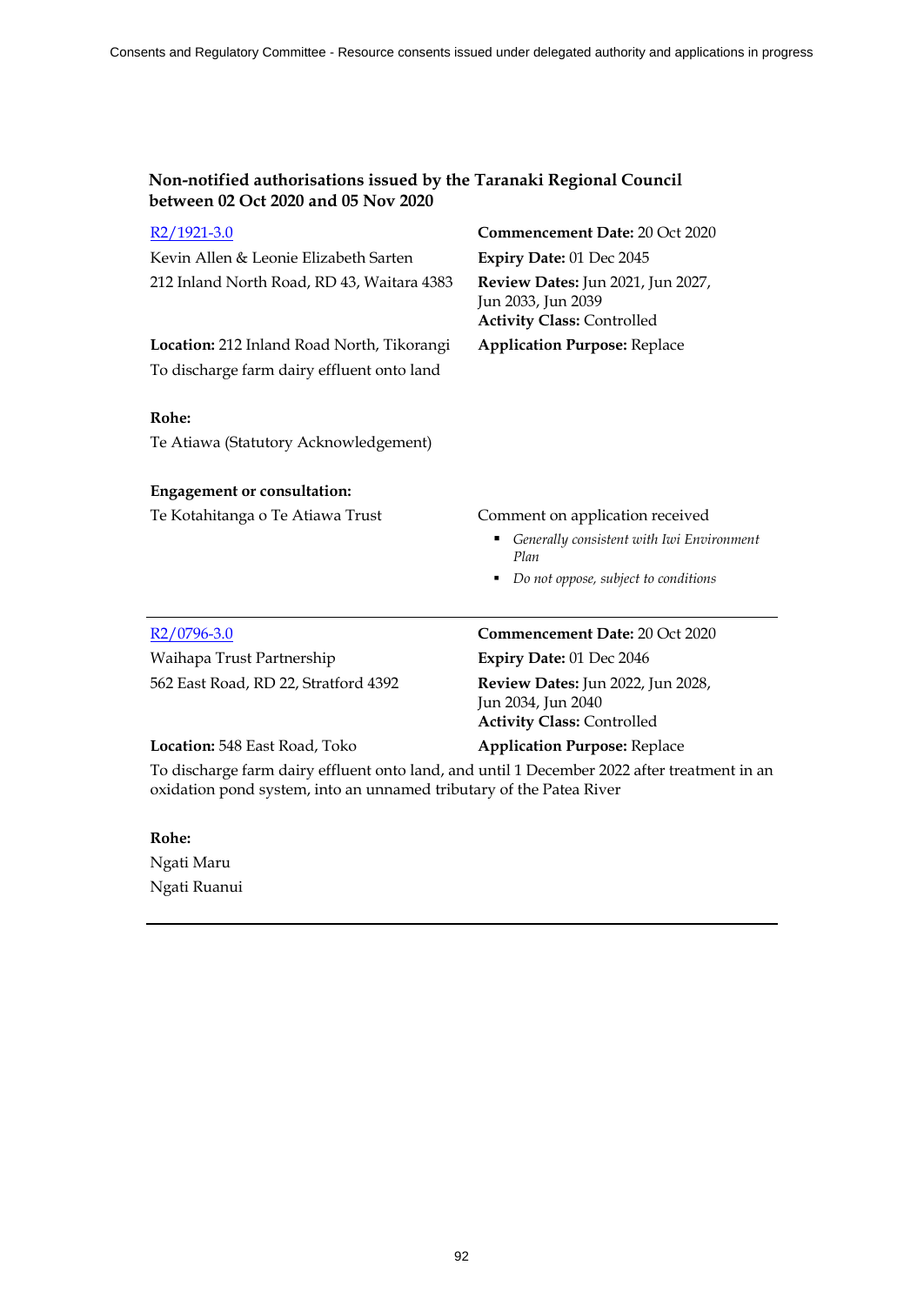| $R2/10000-2.0$                              | Commencement Date: 22 Oct 2020                                     |
|---------------------------------------------|--------------------------------------------------------------------|
| Greymouth Petroleum Turangi Limited         | Expiry Date: 01 Jun 2039                                           |
| PO Box 3394, Fitzroy, New Plymouth 4341     | Review Dates: Jun annually<br><b>Activity Class: Discretionary</b> |
| Location: Turangi-A Production Station, 126 | <b>Application Purpose: Replace</b>                                |

Turangi Road, Motunui

To discharge water based hydraulic fracturing fluids into land at depths greater than 3,200 mTVDss beneath the Turangi-A Production Station

### **Rohe:**

Te Atiawa

### **Engagement or consultation:**

Te Kotahitanga o Te Atiawa Trust Comment on application received

- - *General opposition*

| R <sub>2</sub> /10868-1.0                                                                                                          | <b>Commencement Date: 30 Oct 2020</b>                                   |  |
|------------------------------------------------------------------------------------------------------------------------------------|-------------------------------------------------------------------------|--|
| Department of Conservation                                                                                                         | Expiry Date: 01 Jun 2022                                                |  |
| PO Box 462, New Plymouth 4340                                                                                                      | <b>Review Dates:</b><br><b>Activity Class: Restricted discretionary</b> |  |
| Location: Taranaki Mounga - Te Papakura o<br>Taranaki                                                                              | <b>Application Purpose:</b> New                                         |  |
| To upgrade and construct two elevated boardwalks within the Ahukawakawa Wetland<br>and the Pouakai Tarns Wetland for public access |                                                                         |  |
| Rohe:                                                                                                                              |                                                                         |  |
| Taranaki (Statutory Acknowledgement)                                                                                               |                                                                         |  |

### **Engagement or consultation:**

Kurahaupo Waka **Consulted by applicant** Te Kahui o Taranaki Trust Provided with application Te Kotahitanga O Nga Mahanga A Tairi Society Incorporated

Consulted by applicant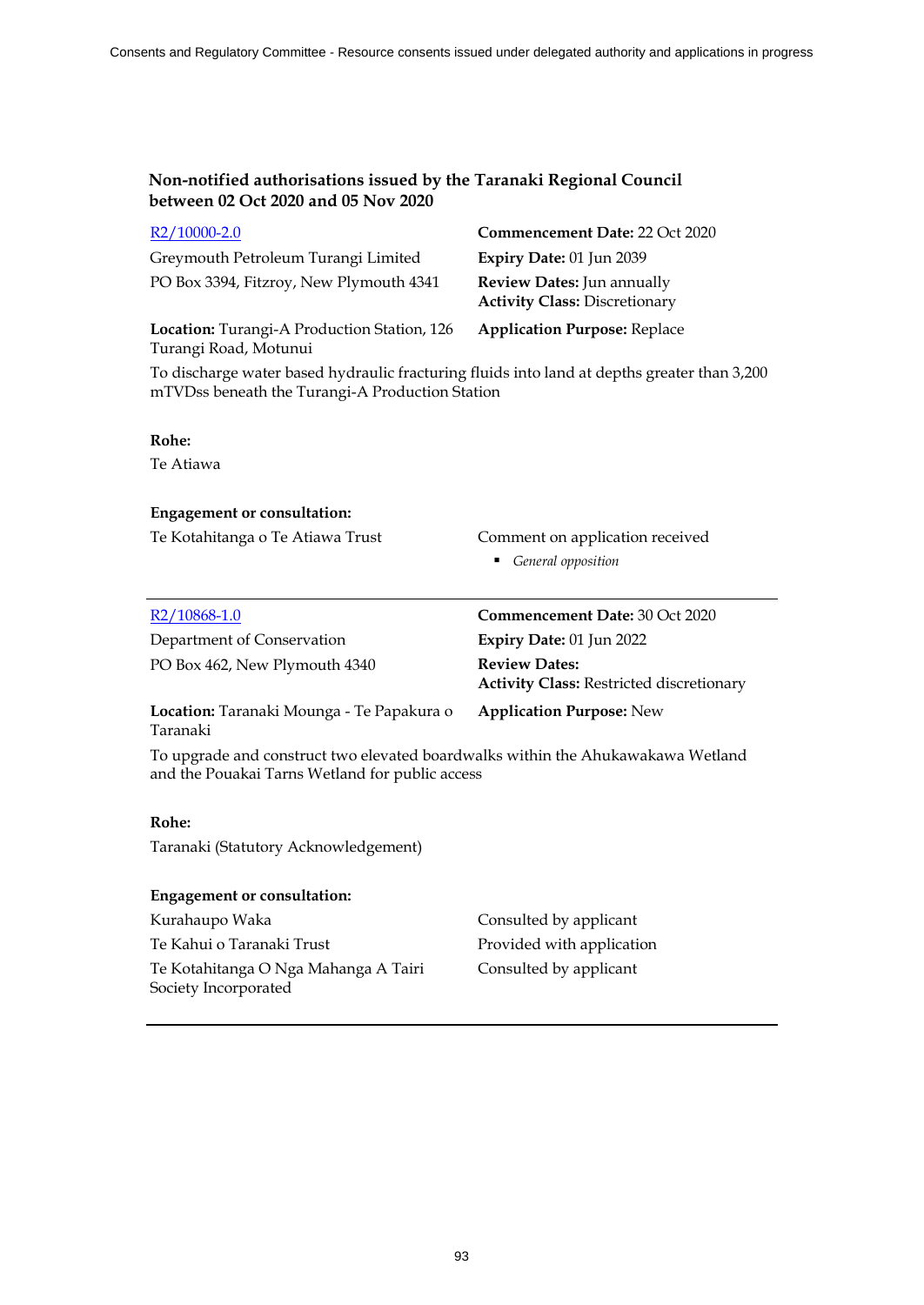| $R2/2689-3.0$                                                                                                                                                   | Commencement Date: 02 Nov 2020                                                  |
|-----------------------------------------------------------------------------------------------------------------------------------------------------------------|---------------------------------------------------------------------------------|
| VB Durham Farm Limited                                                                                                                                          | Expiry Date: 01 Dec 2045                                                        |
| C/- J van Burgsteden, 508 Durham Road, RD<br>8, Inglewood 4388                                                                                                  | Review Dates: Jun 2027, Jun 2033, Jun 2039<br><b>Activity Class: Controlled</b> |
| Location: 508 Upper Durham Road, Norfolk                                                                                                                        | <b>Application Purpose: Replace</b>                                             |
| To discharge farm dairy effluent onto land                                                                                                                      |                                                                                 |
| Rohe:                                                                                                                                                           |                                                                                 |
| Taranaki (Statutory Acknowledgement)                                                                                                                            |                                                                                 |
| Te Atiawa (Statutory Acknowledgement)                                                                                                                           |                                                                                 |
| <b>Engagement or consultation:</b>                                                                                                                              |                                                                                 |
| Te Kahui o Taranaki Trust                                                                                                                                       | Provided with application                                                       |
| Te Kotahitanga o Te Atiawa Trust                                                                                                                                | Comment on application received                                                 |
|                                                                                                                                                                 | Generally consistent with Iwi Environment<br>Plan                               |
|                                                                                                                                                                 | Do not oppose, subject to conditions<br>٠                                       |
|                                                                                                                                                                 |                                                                                 |
|                                                                                                                                                                 |                                                                                 |
| R <sub>2</sub> /9272-2.1                                                                                                                                        | Commencement Date: 05 Nov 2020                                                  |
| Greymouth Petroleum Turangi Limited                                                                                                                             | Expiry Date: 01 Jun 2036                                                        |
| PO Box 3394, Fitzroy, New Plymouth 4341                                                                                                                         | Review Dates: Jun annually<br><b>Activity Class: Discretionary</b>              |
| Location: Turangi-A wellsite, 160 Turangi<br>Road Upper, Motunui (Property owner: BA &<br>JM McKenzie)                                                          | <b>Application Purpose: Change</b>                                              |
| To discharge produced water, well drilling fluids, well workover fluids and contaminated<br>stormwater into the Mount Messenger Formation by deepwell injection |                                                                                 |
| Change of consent conditions of consent to allow the discharge into the Mt Messenger<br>formation via deepwell injection from more than one well                |                                                                                 |
| Rohe:                                                                                                                                                           |                                                                                 |
| Te Atiawa (Statutory Acknowledgement)                                                                                                                           |                                                                                 |

Te Kotahitanga o Te Atiawa Trust Provided with application